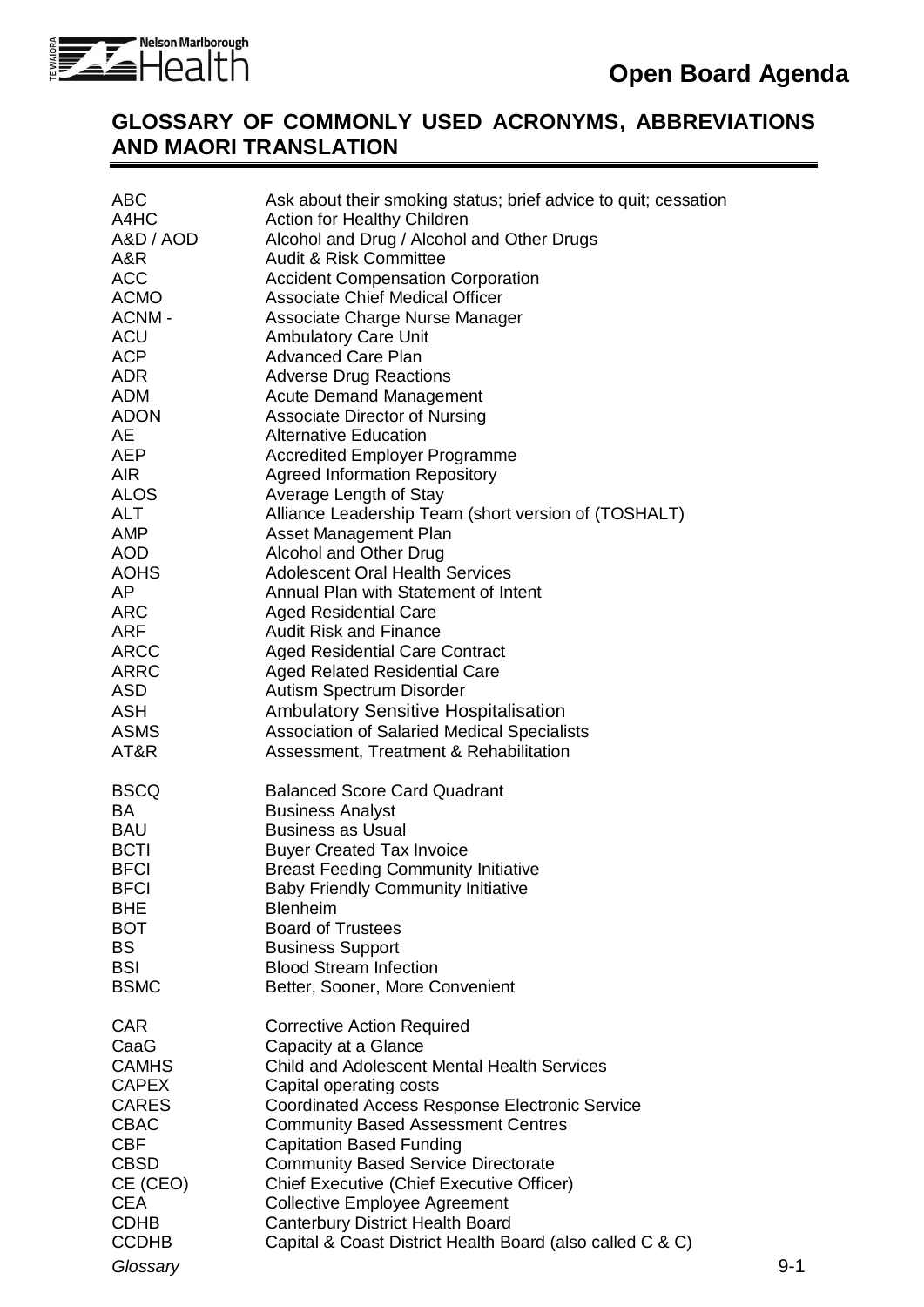

| <b>CCDM</b>   | Care Capacity Demand Management                                                              |
|---------------|----------------------------------------------------------------------------------------------|
| <b>CCDP</b>   | <b>Care Capacity Demand Planning</b>                                                         |
| <b>CCF</b>    | <b>Chronic Conditions Framework</b>                                                          |
| <b>CCT</b>    | <b>Continuing Care Team</b>                                                                  |
| CCU           | <b>Coronary Care Unit</b>                                                                    |
| <b>CDEM</b>   | Civil Defence Emergency Management                                                           |
| <b>CDHB</b>   | <b>Canterbury District Health Board</b>                                                      |
| <b>CDM</b>    | <b>Chronic Disease Management</b>                                                            |
| <b>CEG</b>    | Coordinating Executive Group (for emergency management)                                      |
| CeTas         | <b>Central Technical Advisory Support</b>                                                    |
| <b>CFA</b>    | Crown Funding Agreement or Crown Funding Agency                                              |
| <b>CFO</b>    | <b>Chief Financial Officer</b>                                                               |
| <b>CGC</b>    | <b>Clinical Governance Committee</b>                                                         |
| <b>CHFA</b>   | Crown Health Financing Agency                                                                |
| <b>CHS</b>    | <b>Community Health Services</b>                                                             |
| <b>CIMS</b>   | Coordinated Incident Management System                                                       |
| <b>CIO</b>    | <b>Chief Information Officer</b>                                                             |
| <b>CLAB</b>   | <b>Central Line Associated Bacteraemia</b>                                                   |
| <b>CLAG</b>   | <b>Clinical Laboratory Advisory Group</b>                                                    |
| <b>CME</b>    | <b>Continuing Medical Education</b>                                                          |
| <b>CMI</b>    | <b>Chronic Medical Illness</b>                                                               |
| <b>CMO</b>    | <b>Chief Medical Officer</b>                                                                 |
| <b>CMS</b>    | <b>Contract Management System</b>                                                            |
| <b>CNM</b>    | <b>Charge Nurse Manager</b>                                                                  |
| <b>CNS</b>    | <b>Charge Nurse Specialist</b>                                                               |
| Concerto      | IT system which provides clinician's interface to systems                                    |
| <b>COHS</b>   | <b>Community Oral Health Service</b>                                                         |
| COO           | <b>Chief Operating Officer</b>                                                               |
| <b>COPD</b>   | <b>Chronic Obstructive Pulmonary Disease</b>                                                 |
| <b>COPMI</b>  | Children of Parents with Mental Illness                                                      |
| <b>CPHAC</b>  | <b>Community and Public Health Advisory Committee</b>                                        |
| <b>CPIP</b>   |                                                                                              |
| <b>CPNE</b>   | <b>Community Pharmacy Intervention Project</b><br><b>Continuing Practice Nurse Education</b> |
| CP            | <b>Chief Pharmacist</b>                                                                      |
| <b>CPO</b>    |                                                                                              |
|               | <b>Controlled Purchase Operations</b>                                                        |
| <b>CPSOG</b>  | <b>Community Pharmacy Services Operational Group</b>                                         |
| <b>CPU</b>    | <b>Critical Purchase Units</b>                                                               |
| CR.           | <b>Computed Radiology</b>                                                                    |
| <b>CRG</b>    | <b>Christchurch Radiology Group</b>                                                          |
| <b>CRISP</b>  | Central Region Information Systems Plan                                                      |
| <b>CSR</b>    | <b>Contract Status Report</b>                                                                |
| <b>CSSD</b>   | <b>Central Sterile Supply Department</b>                                                     |
| <b>CSSD</b>   | <b>Clinical Services Support Directorate</b>                                                 |
| <b>CT</b>     | Computerised Tomography                                                                      |
| <b>CTA</b>    | <b>Clinical Training Agency</b>                                                              |
| <b>CTC</b>    | <b>Contributions to Cost</b>                                                                 |
| <b>CTC</b>    | Computerised Tomography Colonography                                                         |
| <b>CTANAG</b> | <b>Clinical Training Agency Nursing Advisory Group</b>                                       |
| <b>CTU</b>    | <b>Combined Trade Unions</b>                                                                 |
| <b>CVD</b>    | Cardiovascular Disease                                                                       |
| <b>CVDRA</b>  | Cardiovascular/Diabetes Risk Assessment                                                      |
| <b>CWD</b>    | Case Weighted Discharge                                                                      |
| <b>CYF</b>    | Child, Youth and Family                                                                      |
| <b>CYFS</b>   | Child, Youth and Family Service                                                              |
|               |                                                                                              |
| DA            | <b>Dental Assistant</b>                                                                      |
| <b>DAH</b>    | Director of Allied Health                                                                    |
| <b>DAP</b>    | <b>District Annual Plan</b>                                                                  |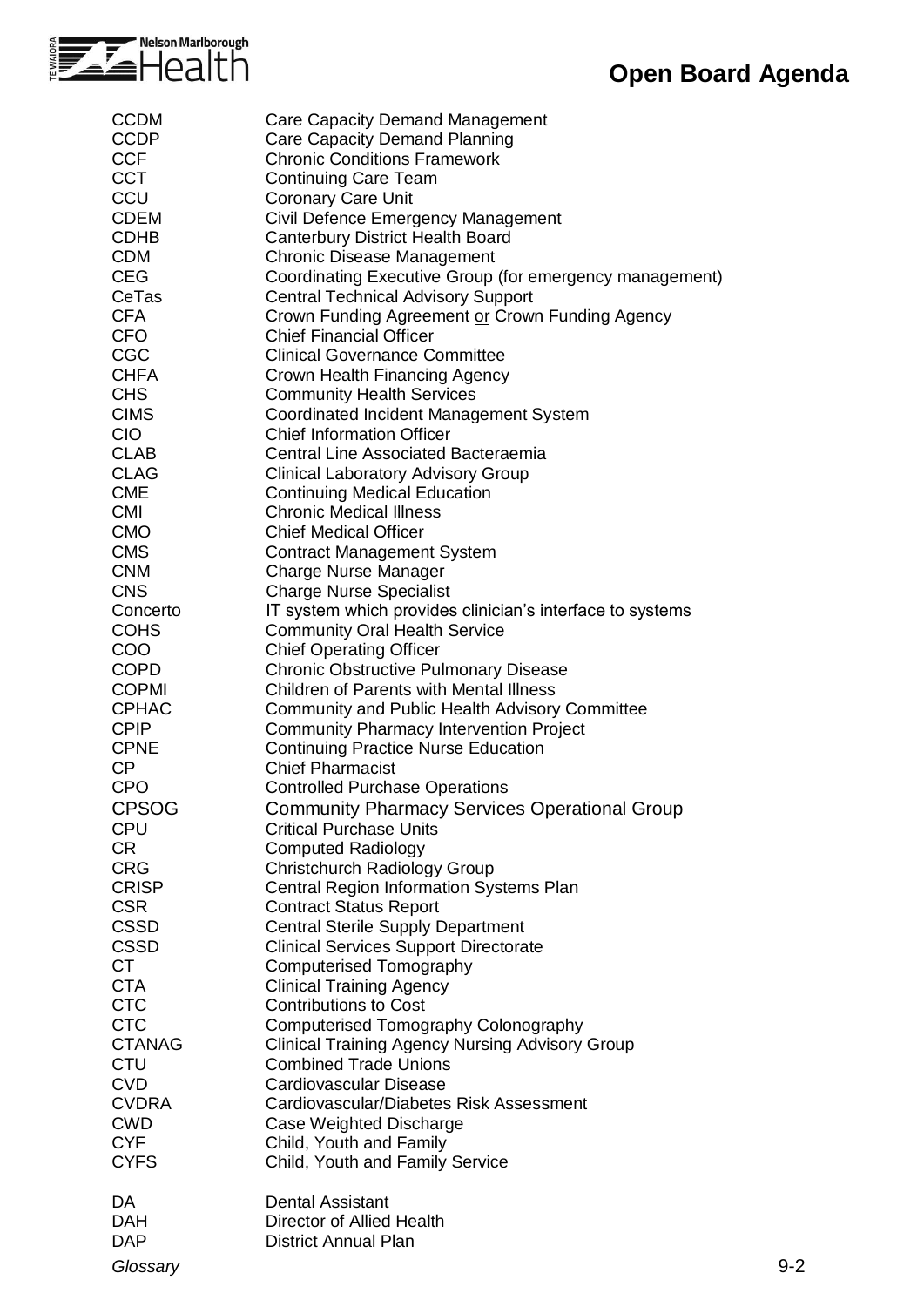

| <b>DAR</b>                                                                                                                                                            | <b>Diabetes Annual Review</b>                                                                                                                                                                                                                                                                                                                                                                                                                                                                                                                          |
|-----------------------------------------------------------------------------------------------------------------------------------------------------------------------|--------------------------------------------------------------------------------------------------------------------------------------------------------------------------------------------------------------------------------------------------------------------------------------------------------------------------------------------------------------------------------------------------------------------------------------------------------------------------------------------------------------------------------------------------------|
| DBI                                                                                                                                                                   | Diagnostic Breast Imaging                                                                                                                                                                                                                                                                                                                                                                                                                                                                                                                              |
| <b>DBT</b>                                                                                                                                                            | <b>Dialectical Behaviour Training</b>                                                                                                                                                                                                                                                                                                                                                                                                                                                                                                                  |
| <b>DHB</b>                                                                                                                                                            | <b>District Health Board</b>                                                                                                                                                                                                                                                                                                                                                                                                                                                                                                                           |
| <b>DHBRF</b>                                                                                                                                                          | District Health Boards Research Fund                                                                                                                                                                                                                                                                                                                                                                                                                                                                                                                   |
| <b>DIFS</b>                                                                                                                                                           | <b>District Immunisation Facilitation Services</b>                                                                                                                                                                                                                                                                                                                                                                                                                                                                                                     |
| <b>DiSAC</b>                                                                                                                                                          | <b>Disability Support Advisory Committee</b>                                                                                                                                                                                                                                                                                                                                                                                                                                                                                                           |
| <b>DGH</b>                                                                                                                                                            | Director General of Health                                                                                                                                                                                                                                                                                                                                                                                                                                                                                                                             |
| <b>DMH</b>                                                                                                                                                            | Director of Maori Health                                                                                                                                                                                                                                                                                                                                                                                                                                                                                                                               |
| <b>DNA</b>                                                                                                                                                            | Did Not Attend                                                                                                                                                                                                                                                                                                                                                                                                                                                                                                                                         |
| <b>DONM</b>                                                                                                                                                           | Director of Nursing and Midwifery                                                                                                                                                                                                                                                                                                                                                                                                                                                                                                                      |
| DR.                                                                                                                                                                   | <b>Disaster Recovery</b>                                                                                                                                                                                                                                                                                                                                                                                                                                                                                                                               |
| DR.                                                                                                                                                                   | <b>Digital Radiology</b>                                                                                                                                                                                                                                                                                                                                                                                                                                                                                                                               |
| <b>DRG</b>                                                                                                                                                            | <b>Diagnostic Related Group</b>                                                                                                                                                                                                                                                                                                                                                                                                                                                                                                                        |
| <b>DSA</b>                                                                                                                                                            | <b>Detailed Seismic Assessment</b>                                                                                                                                                                                                                                                                                                                                                                                                                                                                                                                     |
| <b>DSP</b>                                                                                                                                                            | <b>District Strategic Plan</b>                                                                                                                                                                                                                                                                                                                                                                                                                                                                                                                         |
| <b>DSS</b>                                                                                                                                                            | <b>Disability Support Services</b>                                                                                                                                                                                                                                                                                                                                                                                                                                                                                                                     |
| DT                                                                                                                                                                    | <b>Dental Therapist</b>                                                                                                                                                                                                                                                                                                                                                                                                                                                                                                                                |
| <b>DWCSP</b>                                                                                                                                                          | <b>District Wide Clinical Services Plan</b>                                                                                                                                                                                                                                                                                                                                                                                                                                                                                                            |
| EAP                                                                                                                                                                   | Employee Assistance Programme                                                                                                                                                                                                                                                                                                                                                                                                                                                                                                                          |
| <b>EBID</b>                                                                                                                                                           | Earnings Before Interest & Depreciation                                                                                                                                                                                                                                                                                                                                                                                                                                                                                                                |
| <b>ECP</b>                                                                                                                                                            | <b>Emergency Contraceptive Pill</b>                                                                                                                                                                                                                                                                                                                                                                                                                                                                                                                    |
| <b>ECWD</b>                                                                                                                                                           | Equivalent Case Weighted Discharge                                                                                                                                                                                                                                                                                                                                                                                                                                                                                                                     |
| ED                                                                                                                                                                    | <b>Emergency Department</b>                                                                                                                                                                                                                                                                                                                                                                                                                                                                                                                            |
| <b>EDA</b>                                                                                                                                                            | <b>Economic Development Agency</b>                                                                                                                                                                                                                                                                                                                                                                                                                                                                                                                     |
| EDaaG                                                                                                                                                                 | ED at a Glance                                                                                                                                                                                                                                                                                                                                                                                                                                                                                                                                         |
| EFI                                                                                                                                                                   | <b>Energy For Industry</b>                                                                                                                                                                                                                                                                                                                                                                                                                                                                                                                             |
| <b>ELT</b>                                                                                                                                                            | <b>Executive Leadership Team</b>                                                                                                                                                                                                                                                                                                                                                                                                                                                                                                                       |
| <b>EMPG</b>                                                                                                                                                           | <b>Emergency Management Planning Group</b>                                                                                                                                                                                                                                                                                                                                                                                                                                                                                                             |
| <b>ENS</b>                                                                                                                                                            | Ear Nurse Specialist                                                                                                                                                                                                                                                                                                                                                                                                                                                                                                                                   |
| <b>ENT</b>                                                                                                                                                            | Ears, Nose and Throat                                                                                                                                                                                                                                                                                                                                                                                                                                                                                                                                  |
| EOI                                                                                                                                                                   | <b>Expression of Interest</b>                                                                                                                                                                                                                                                                                                                                                                                                                                                                                                                          |
| <b>EPA</b>                                                                                                                                                            | <b>Enduring Power of Attorney</b>                                                                                                                                                                                                                                                                                                                                                                                                                                                                                                                      |
| EQP                                                                                                                                                                   | <b>Earthquake Prone Building Policy</b>                                                                                                                                                                                                                                                                                                                                                                                                                                                                                                                |
| <b>ERMS</b>                                                                                                                                                           | ereferral Management System                                                                                                                                                                                                                                                                                                                                                                                                                                                                                                                            |
| <b>ESA</b>                                                                                                                                                            | <b>Electronic Special Authority</b>                                                                                                                                                                                                                                                                                                                                                                                                                                                                                                                    |
| <b>ESOL</b>                                                                                                                                                           | <b>English Speakers of Other Languages</b>                                                                                                                                                                                                                                                                                                                                                                                                                                                                                                             |
| <b>ESPI</b>                                                                                                                                                           | <b>Elective Services Patient Flow Indicators</b>                                                                                                                                                                                                                                                                                                                                                                                                                                                                                                       |
| <b>ESR</b>                                                                                                                                                            | Environmental Science & Research                                                                                                                                                                                                                                                                                                                                                                                                                                                                                                                       |
| ESU                                                                                                                                                                   | <b>Enrolled Service Unit</b>                                                                                                                                                                                                                                                                                                                                                                                                                                                                                                                           |
| <b>EVIDEM</b>                                                                                                                                                         | Evidence and Value: Impact on Decision Making                                                                                                                                                                                                                                                                                                                                                                                                                                                                                                          |
| <b>FCT</b><br>FF&E<br><b>FFT</b><br><b>FMIS</b><br><b>FOMHT</b><br><b>FOUND</b><br><b>FPSC</b><br><b>FRC</b><br><b>FSA</b><br><b>FST</b><br><b>FTE</b><br><b>FVIP</b> | <b>Faster Cancer Treatment</b><br>Furniture, Fixtures and Equipment<br><b>Future Funding Track</b><br><b>Financial Management Information System</b><br><b>Friends of Motueka Hospital Trust</b><br>Found Directory is an up-to-date listing of community groups and<br>organisations in Nelson/Tasman<br><b>Finance Procurement and Supply Chain</b><br><b>Fee Review Committee</b><br><b>First Specialist Assessment</b><br><b>Financially Sustainable Threshold</b><br><b>Full Time Equivalent</b><br><b>Family Violence Intervention Programme</b> |
| <b>GM</b>                                                                                                                                                             | General Manager                                                                                                                                                                                                                                                                                                                                                                                                                                                                                                                                        |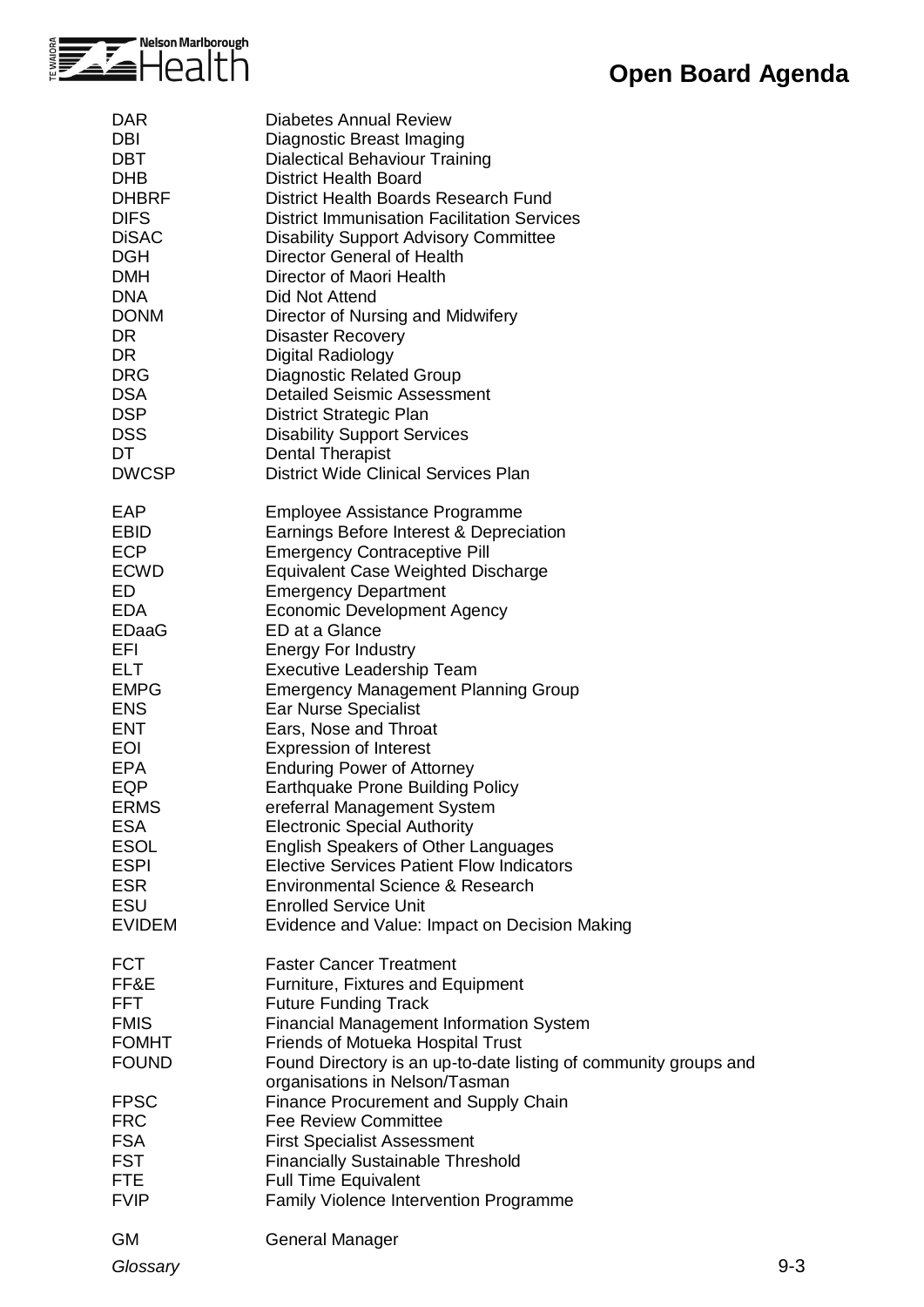

| <b>GMS</b>       | <b>General Medical Subsidy</b>                                              |
|------------------|-----------------------------------------------------------------------------|
| <b>GP</b>        | <b>General Practitioner</b>                                                 |
| GRx              | <b>Green Prescription</b>                                                   |
|                  |                                                                             |
| hA               | healthAlliance                                                              |
| <b>HAC</b>       | <b>Hospital Advisory Committee</b>                                          |
| H&DC / HDC       | <b>Health and Disability Commissioner</b>                                   |
| H&S              | Health & Safety                                                             |
| <b>HBI</b>       |                                                                             |
|                  | <b>Hospital Benchmarking Information</b>                                    |
| <b>HBSS</b>      | <b>Home Based Support Services</b>                                          |
| <b>HBT</b>       | <b>Home Based Treatment</b>                                                 |
| <b>HCS</b>       | <b>Health Connect South</b>                                                 |
| <b>HCSS</b>      | Home and Community Support Services                                         |
| <b>HDSP</b>      | Health & Disability Services Plan Programme                                 |
| <b>HDU</b>       | <b>High Dependency Unit</b>                                                 |
| <b>HEA</b>       | <b>Health Education Assessments</b>                                         |
| He Kawenata      | Covenant, agreement, treaty, testament (PM Ryan Maori Dictionary pg 104)    |
| <b>HEeADSSS</b>  | Psychosocial tool - Home, Education, eating, Activities, Drugs and Alcohol, |
|                  | Sexuality, Suicidality (mood), Safety                                       |
| <b>HEHA</b>      | <b>Healthy Eating Healthy Action</b>                                        |
| <b>HEP</b>       | <b>Hospital Emergency Plan</b>                                              |
| <b>HESDJ</b>     | Ministries of Health, Education, Social Development, Justice                |
| <b>HFA</b>       |                                                                             |
|                  | <b>Health Funding Authority</b>                                             |
| <b>HHS</b>       | <b>Hospital and Health Services</b>                                         |
| <b>HIA</b>       | <b>Health Impact Assessment</b>                                             |
| HM               | <b>Household Management</b>                                                 |
| <b>HMS</b>       | <b>Health Management System</b>                                             |
| <b>HNA</b>       | <b>Health Needs Assessment</b>                                              |
| <b>HODs</b>      | <b>Heads of Department</b>                                                  |
| <b>HOP</b>       | <b>Health of Older People</b>                                               |
| HP               | <b>Health Promotion</b>                                                     |
| <b>HPI</b>       | <b>Health Practitioner Index</b>                                            |
| <b>HPV</b>       | Human Papilloma Virus                                                       |
| HR               | <b>Human Resources</b>                                                      |
| HR & OD          | Human Resources and Organisational Development                              |
| <b>HSP</b>       | <b>Health Services Plan</b>                                                 |
| <b>HQSC</b>      | <b>Health Quality &amp; Safety Commission</b>                               |
|                  |                                                                             |
|                  |                                                                             |
| laaS             | Infrastructure as a Service                                                 |
| <b>IANZ</b>      | <b>International Accreditation New Zealand</b>                              |
| IBA              | <b>Information Builders of Australia</b>                                    |
| <b>ICU</b>       | <b>Intensive Care Unit</b>                                                  |
| <b>IDF</b>       | <b>Inter District Flow</b>                                                  |
| <b>IDSS</b>      | <b>Intellectual Disability Support Services</b>                             |
| <b>IFRS</b>      | <b>International Financial Reporting Standards</b>                          |
| <b>IHB</b>       | Iwi Health Board                                                            |
| <b>ILM</b>       | <b>Investment Logic Mapping</b>                                             |
| IM               | <b>Information Management</b>                                               |
| <b>InterRAI</b>  | Inter Residential Assessment Instrument                                     |
| loD              | Institute of Directors New Zealand                                          |
| <b>IPAC</b>      | <b>Independent Practitioner Association Council</b>                         |
| <b>IPC</b>       | <b>Intensive Patient Care</b>                                               |
| <b>IPC Units</b> |                                                                             |
|                  | Intensive Psychiatric Care Units                                            |
| <b>IPG</b>       | <b>Immunisation Partnership Group</b>                                       |
| <b>IPSAS</b>     | International Public Sector Accounting Standards                            |
| <b>IPU</b>       | <b>In-Patient Unit</b>                                                      |
| <b>IS</b>        | <b>Information Systems</b>                                                  |
| <b>ISSP</b>      | Information Services Strategic Plan                                         |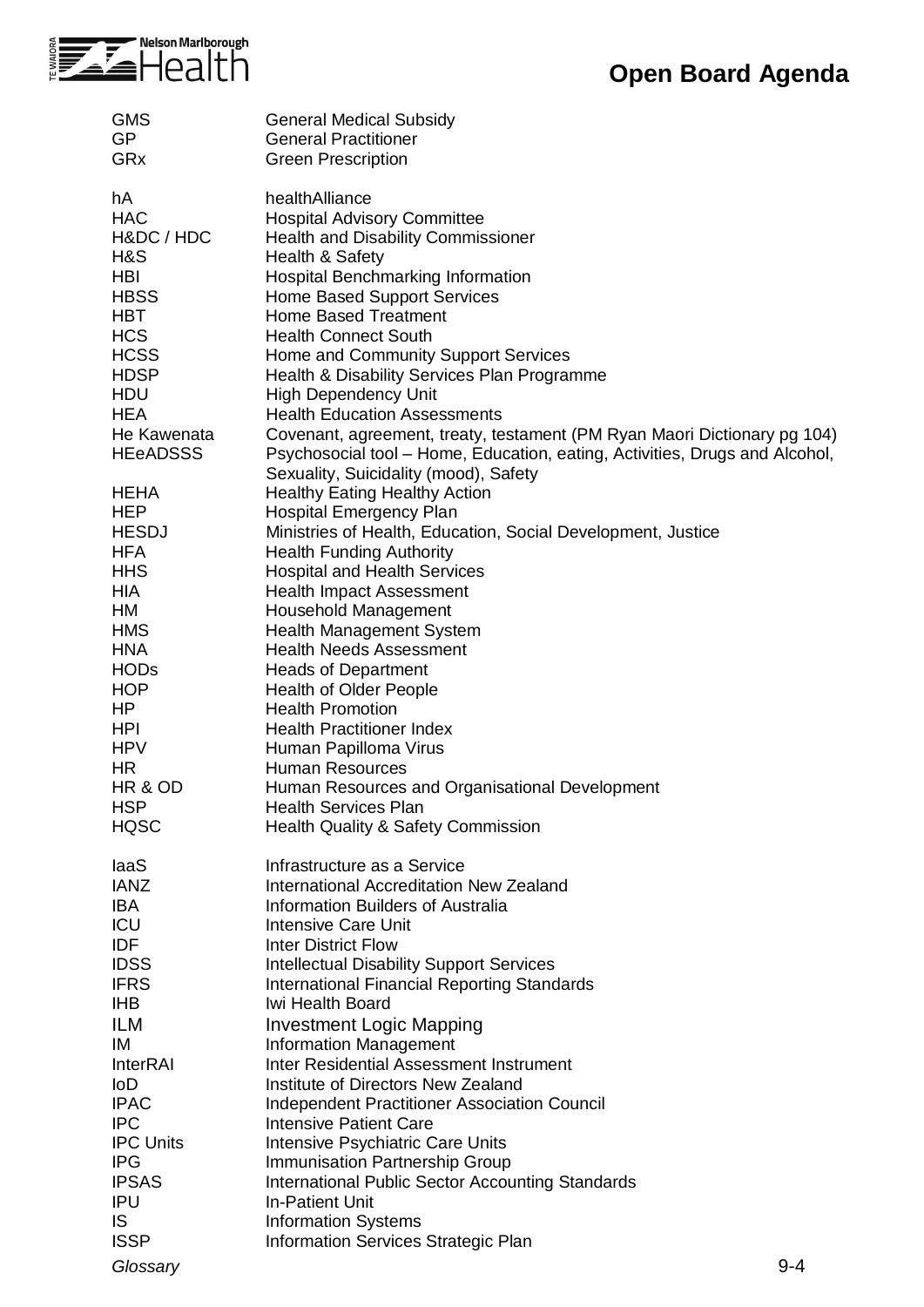

| IT                         | Information Technology                                                                                                                                                                                                                                                                                        |
|----------------------------|---------------------------------------------------------------------------------------------------------------------------------------------------------------------------------------------------------------------------------------------------------------------------------------------------------------|
| <b>JAMHWSAP</b>            | Joint Action Maori Health & Wellness Strategic Action Plan                                                                                                                                                                                                                                                    |
| <b>JOG</b>                 | Joint Oversight Group                                                                                                                                                                                                                                                                                         |
| <b>KIM</b>                 | Knowledge and Information Management                                                                                                                                                                                                                                                                          |
| Kotahitanga                | Unity, accord, coalition, solidarity (PM Ryan Maori Dictionary pg 127)                                                                                                                                                                                                                                        |
| <b>KPI</b>                 | Key Performance Indicator                                                                                                                                                                                                                                                                                     |
| <b>KHW</b>                 | Kimi Hauora Wairau (Marlborough PHO)                                                                                                                                                                                                                                                                          |
| LA                         | <b>Local Authority</b>                                                                                                                                                                                                                                                                                        |
| <b>LCN</b>                 | <b>Local Cancer Network</b>                                                                                                                                                                                                                                                                                   |
| <b>LIS</b>                 | Laboratory Information Systems                                                                                                                                                                                                                                                                                |
| <b>LOS</b>                 | Length of Stay                                                                                                                                                                                                                                                                                                |
| <b>LSCS</b>                | Lower Segment Caesarean Section                                                                                                                                                                                                                                                                               |
| <b>LTC</b>                 | Long Term Care                                                                                                                                                                                                                                                                                                |
| <b>LTI</b>                 | Lost Time Injury                                                                                                                                                                                                                                                                                              |
| <b>LTIP</b>                | Long Term Investment Plan                                                                                                                                                                                                                                                                                     |
| <b>LTCCP</b>               | Long Term Council Community Plan                                                                                                                                                                                                                                                                              |
| <b>LTO</b>                 | Licence to Occupy                                                                                                                                                                                                                                                                                             |
| LTS-CHC                    | Long Term Supports - Chronic Health Condition                                                                                                                                                                                                                                                                 |
| <b>LTSFSG</b>              | Long Term Service Framework Steering Group                                                                                                                                                                                                                                                                    |
| Manaakitanga<br>Manawhenua | Goodwill, show respect, or kindness to ((PM Ryan Maori Dictionary pg 172)<br>Power, prestige, authority over land (HW Williams Maori Dictionary pg 172)<br>Manawhenua O Te Tau Ihu O Te Waka A Maui - Referring to the eight iwi who hold tribal<br>authority over the top of the South Island (no reference) |
| MA                         | <b>Medical Advisor</b>                                                                                                                                                                                                                                                                                        |
| MAC(H)                     | Medicines Advisory Group (Hospital)                                                                                                                                                                                                                                                                           |
| <b>MAPA</b>                | Management of Actual and Potential Aggression                                                                                                                                                                                                                                                                 |
| <b>MCT</b>                 | <b>Mobile Community Team</b>                                                                                                                                                                                                                                                                                  |
| <b>MDC</b>                 | Marlborough District Council                                                                                                                                                                                                                                                                                  |
| <b>MDM</b>                 | <b>Multidisciplinary Meetings</b>                                                                                                                                                                                                                                                                             |
| <b>MDO</b>                 | Maori Development Organisation                                                                                                                                                                                                                                                                                |
| <b>MDS</b>                 | Maori Development Service                                                                                                                                                                                                                                                                                     |
| <b>MDT</b>                 | Multi Disciplinary Team                                                                                                                                                                                                                                                                                       |
| <b>MECA</b>                | Multi Employer Collective Agreement                                                                                                                                                                                                                                                                           |
| <b>MEND</b>                | Mind, Exercise, Nutrition, Do It                                                                                                                                                                                                                                                                              |
| <b>MHAU</b>                | <b>Mental Health Admission Unit</b>                                                                                                                                                                                                                                                                           |
| <b>MHC</b>                 | <b>Mental Health Commissioner</b>                                                                                                                                                                                                                                                                             |
| <b>MHD</b>                 | <b>Maori Health Directorate</b>                                                                                                                                                                                                                                                                               |
| <b>MHDSF</b>               | Maori Health and Disability Strategy Framework                                                                                                                                                                                                                                                                |
| <b>MHFS</b>                | <b>Maori Health Foundation Strategy</b>                                                                                                                                                                                                                                                                       |
| <b>MHINC</b>               | <b>Mental Health Information Network Collection</b>                                                                                                                                                                                                                                                           |
| <b>MHSD</b>                | <b>Mental Health Service Directorate</b>                                                                                                                                                                                                                                                                      |
| <b>MHWSF</b>               | Maori Health and Wellness Strategic Framework                                                                                                                                                                                                                                                                 |
| ΜI                         | Minor Injury                                                                                                                                                                                                                                                                                                  |
| <b>MIC</b>                 | <b>Medical Injury Centre</b>                                                                                                                                                                                                                                                                                  |
| <b>MMG</b>                 | Medicines Management Group                                                                                                                                                                                                                                                                                    |
| <b>MOE</b>                 | Ministry of Education                                                                                                                                                                                                                                                                                         |
| <b>MOH</b>                 | Ministry of Health                                                                                                                                                                                                                                                                                            |
| <b>MOH</b>                 | Medical Officer of Health                                                                                                                                                                                                                                                                                     |
| <b>MOA</b>                 | Memorandum of Agreement                                                                                                                                                                                                                                                                                       |
| <b>MOSS</b>                | <b>Medical Officer Special Scale</b>                                                                                                                                                                                                                                                                          |
| <b>MOU</b>                 | Memorandum of Understanding                                                                                                                                                                                                                                                                                   |
| <b>MOW</b>                 | <b>Meals on Wheels</b>                                                                                                                                                                                                                                                                                        |
| <b>MPDS</b>                | Maori Provider Development Scheme                                                                                                                                                                                                                                                                             |
| MQ&S                       | <b>Maternity Quality &amp; Safety Programme</b>                                                                                                                                                                                                                                                               |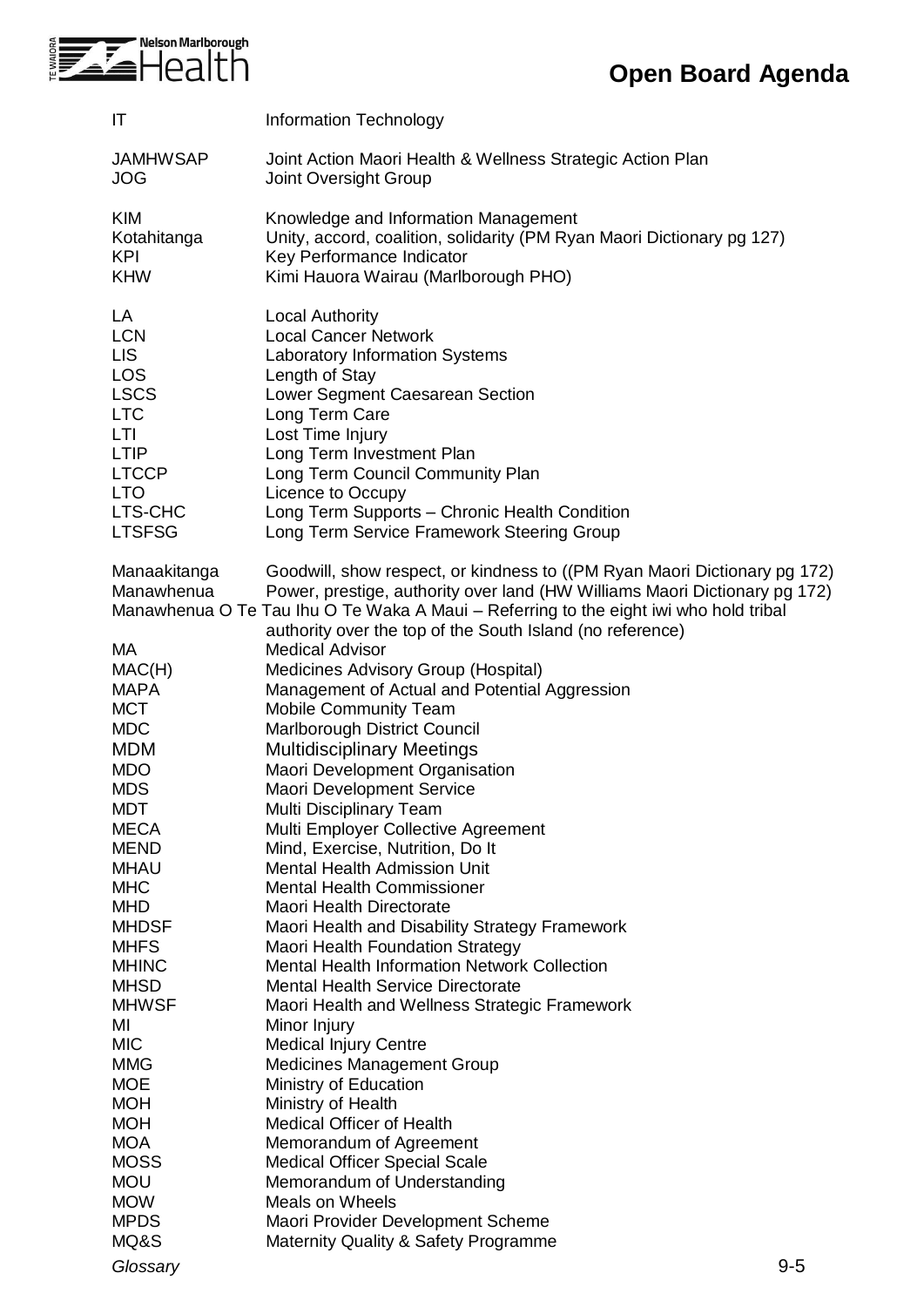

| <b>MRI</b>    | Magnetic Resonance Imaging                             |
|---------------|--------------------------------------------------------|
| <b>MRSA</b>   | Methicillin Resistant Staphylococcus Aureus            |
| <b>MRT</b>    | Medical Radiation Technologist (or Technician)         |
| <b>MSD</b>    | Ministry of Social Development                         |
| MTI           | Minor Treatment Injury                                 |
| <b>NMH</b>    | Nelson Marlborough Health (NMDHB)                      |
| <b>NP</b>     | <b>Nurse Practitioner</b>                              |
| <b>NPA</b>    | <b>Nutrition and Physical Activity</b>                 |
| NRAHDD        | Nelson Region After Hours & Duty Doctor Limited        |
| <b>NRL</b>    | Nelson Radiology Ltd (Private Provider)                |
| <b>NRT</b>    | Nicotine Replacement Therapy                           |
| <b>NHBIT</b>  | National Health Board IT                               |
| <b>NASC</b>   | <b>Needs Assessment Service Coordination</b>           |
| <b>NBPH</b>   | <b>Nelson Bays Primary Health</b>                      |
| <b>NCC</b>    | <b>National Capital Committee</b>                      |
| <b>NCC</b>    | <b>Nelson City Council</b>                             |
| <b>NCSP</b>   | National Cervical Screening Programme                  |
| <b>NESP</b>   | <b>Nurse Entry to Specialist Practice</b>              |
| <b>NETP</b>   | <b>Nurse Entry to Practice</b>                         |
| <b>NGO</b>    | Non Government Organisation                            |
| <b>NHCC</b>   | <b>National Health Coordination Centre</b>             |
| <b>NHI</b>    | National Health Index                                  |
| <b>NIR</b>    | <b>National Immunisation Register</b>                  |
| <b>NM</b>     | Nelson Marlborough                                     |
| <b>NMDHB</b>  | Nelson Marlborough District Health Board               |
| <b>NMDS</b>   | <b>National Minimum Dataset</b>                        |
| <b>NMH</b>    | Nelson Marlborough Health                              |
| <b>NMIT</b>   | Nelson Marlborough Institute of Technology             |
| <b>NN</b>     | <b>Nelson</b>                                          |
| <b>NOF</b>    | Neck of Femur                                          |
| <b>NOS</b>    | <b>National Oracle Solution</b>                        |
| <b>NP</b>     | <b>Nurse Practitioner</b>                              |
| <b>NPA</b>    | Nutrition and Physical Activity (Programme)            |
| <b>NPV</b>    | <b>Net Present Value</b>                               |
| <b>NRAHDD</b> | Nelson Regional After Hours and Duty Doctor Ltd        |
| <b>NRSII</b>  | National Radiology Service Improvement Initiative      |
| <b>NSU</b>    | <b>National Screening Unit</b>                         |
| <b>NTOS</b>   | <b>National Terms of Settlement</b>                    |
| <b>NZHIS</b>  | <b>NZ Health Information Services</b>                  |
| <b>NZISM</b>  | New Zealand Information Security Manual                |
| <b>NZMA</b>   | New Zealand Medical Association                        |
| <b>NZNO</b>   | <b>NZ Nurses Organisation</b>                          |
| NZPH&D Act    | NZ Public Health and Disability Act 2000               |
| OAG           | <b>Office of the Auditor General</b>                   |
| <b>OECD</b>   | Organisation for Economic Co-operation and Development |
| <b>OIA</b>    | <b>Official Information Act</b>                        |
| <b>OIS</b>    | <b>Outreach Immunisation Services</b>                  |
| <b>OPD</b>    | <b>Outpatient Department</b>                           |
| <b>OPEX</b>   | Operating costs                                        |
| <b>OPF</b>    | <b>Operational Policy Framework</b>                    |
| OPJ           | <b>Optimising the Patient Journey</b>                  |
| OST           | <b>Opioid Substitution Treatment</b>                   |
| ORL           | Otorhinolaryngology (previously Ear, Nose and Throat)  |
| <b>OSH</b>    | Occupational Health and Safety                         |
| <b>OT</b>     | Occupational Therapy                                   |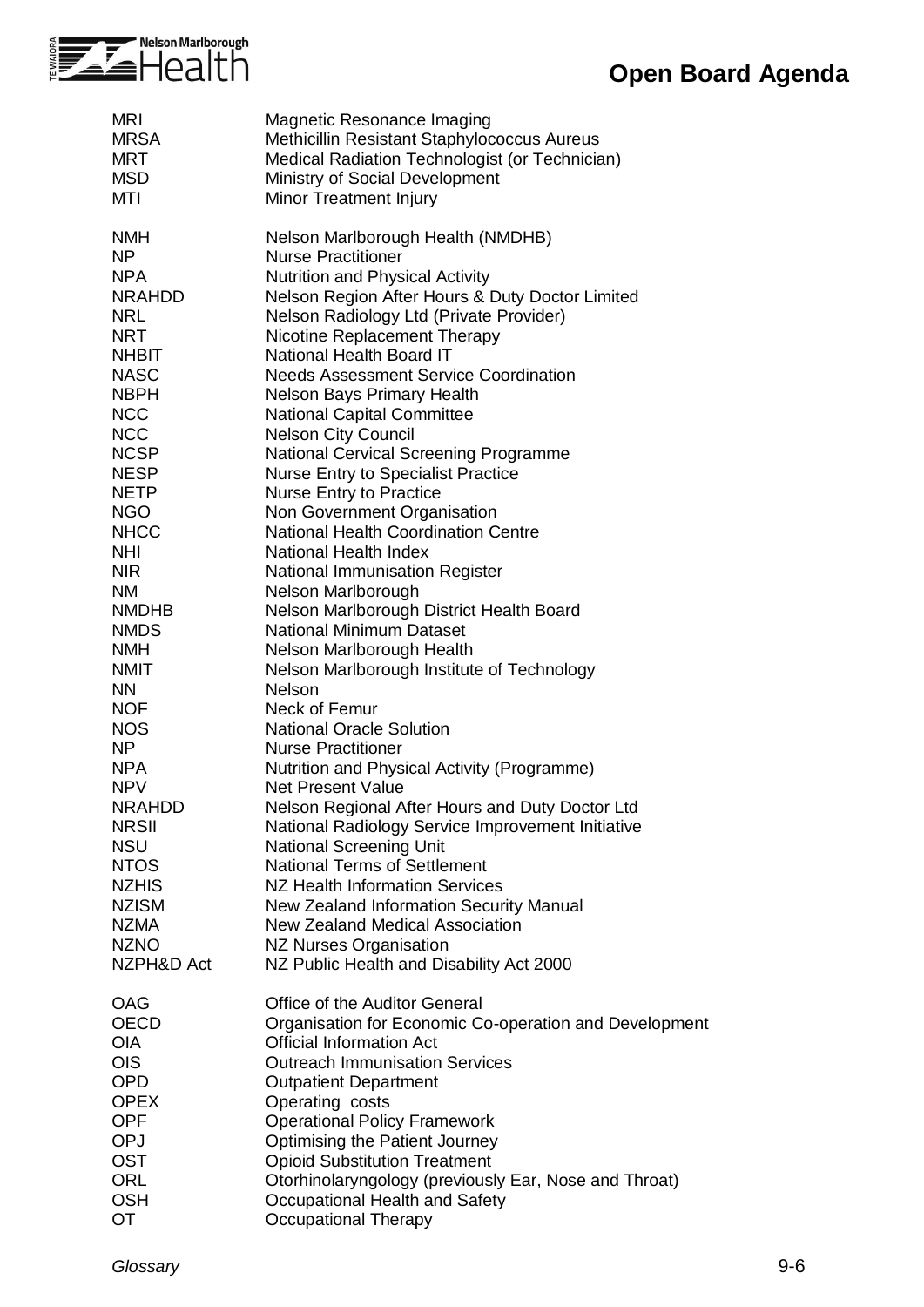

| <b>PACS</b>    | <b>Picture Archiving Computer System</b>                              |
|----------------|-----------------------------------------------------------------------|
| <b>PAS</b>     | <b>Patient Administration System</b>                                  |
| P&F            | Planning and Funding                                                  |
| <b>PANT</b>    | <b>Physical Activity and Nutrition Team</b>                           |
| PBF(F)         | Population Based Funding (Formula)                                    |
| <b>PC</b>      | <b>Personal Cares</b>                                                 |
| P&C            | <b>Primary &amp; Community</b>                                        |
| <b>PCBU</b>    |                                                                       |
|                | <b>Person Conducting Business Unit</b>                                |
| PCI            | Percutaneous Coronary Intervention                                    |
| <b>PCO</b>     | <b>Primary Care Organisation</b>                                      |
| <b>PCT</b>     | <b>Pharmaceutical Cancer Treatments</b>                               |
| <b>PDO</b>     | <b>Principal Dental Officer</b>                                       |
| <b>PDR</b>     | Performance Development Review                                        |
| <b>PDRP</b>    | Professional Development and Recognition Programme                    |
| <b>PDSA</b>    | Plan, Do, Study, Act                                                  |
| <b>PFG</b>     | Performance Framework Group (formerly known as Services Framework     |
|                | Group)                                                                |
| <b>PHS</b>     | <b>Public Health Service</b>                                          |
| <b>PHCS</b>    | <b>Primary Health Care Strategy</b>                                   |
| PHI            | <b>Public Health Intelligence</b>                                     |
| <b>PHO</b>     | <b>Primary Health Organisation</b>                                    |
| <b>PHOA</b>    | <b>PHO Alliance</b>                                                   |
| <b>PHONZ</b>   | <b>PHO New Zealand</b>                                                |
| <b>PHS</b>     | <b>Public Health Service</b>                                          |
| <b>PHU</b>     | <b>Public Health Unit</b>                                             |
| <b>PIA</b>     |                                                                       |
|                | Performance Improvement Actions                                       |
| <b>PICS</b>    | <b>Patient Information Care System</b>                                |
| <b>PIP</b>     | Performance Improvement Plan                                          |
| <b>PN</b>      | <b>Practice Nurse</b>                                                 |
| <b>PPE</b>     | Property, Plant & Equipment assets                                    |
| <b>PPP</b>     | PHO Performance Programme                                             |
| <b>PRIME</b>   | Primary Response in Medical Emergency                                 |
| <b>PSAAP</b>   | PHO Service Agreement Amendment Protocol                              |
| <b>PSR</b>     | Preschool Enrolled (Oral health)                                      |
| <b>PT</b>      | Patient                                                               |
| <b>PTAC</b>    | Pharmacology and Therapeutics Committee                               |
| <b>PTCH</b>    | <b>Potential To Cause Harm</b>                                        |
| <b>PRIMHD</b>  | Project for the Integration of Mental Health Data                     |
| <b>PVS</b>     | <b>Price Volume Schedule</b>                                          |
|                |                                                                       |
| Q&SGC          | <b>Quality &amp; Safety Governance Committee</b>                      |
| QA             | <b>Quality Assurance</b>                                              |
| <b>QHNZ</b>    | <b>Quality Health NZ</b>                                              |
| QIC            | <b>Quality Improvement Council</b>                                    |
| <b>QIPPS</b>   |                                                                       |
|                | Quality Improvement Programme Planning System                         |
| <b>RA</b>      |                                                                       |
|                | Radiology Assistant                                                   |
| Rangatiratanga | Autonomy, evidence of greatness (HW Williams Maori Dictionary pg 323) |
| <b>RDA</b>     | <b>Resident Doctors Association</b>                                   |
| <b>RDA</b>     | <b>Riding for Disabled</b>                                            |
| <b>RIF</b>     | <b>Rural Innovation Fund</b>                                          |
| <b>RIS</b>     | Radiology Information System                                          |
| <b>RFI</b>     | Request for Information                                               |
| <b>RFP</b>     | <b>Request for Proposal</b>                                           |
| <b>RICF</b>    | Reducing Inequalities Contingency Funding                             |
| <b>RIS</b>     | Radiology Information System                                          |
| <b>RM</b>      | <b>Registered Midwife</b>                                             |
| <b>RMO</b>     | <b>Resident Medical Officer</b>                                       |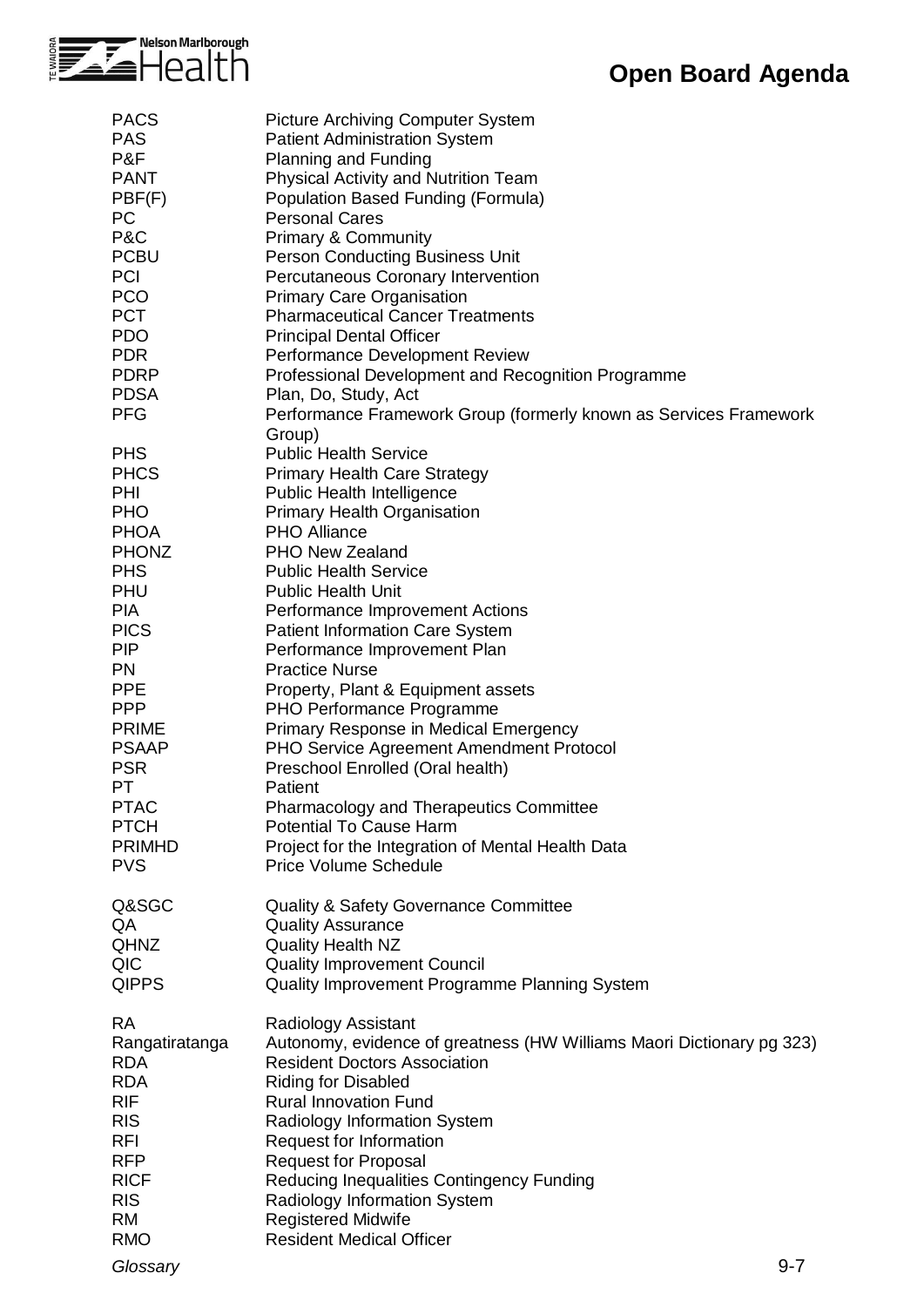

| <b>RN</b>             | <b>Registered Nurse</b>                            |
|-----------------------|----------------------------------------------------|
| <b>ROI</b>            | <b>Registration of Interest</b>                    |
| <b>RSE</b>            | <b>Recognised Seasonal Employer</b>                |
| <b>RSL</b>            | <b>Research and Sabbatical Leave</b>               |
| SAC1                  | <b>Severity Assessment Code</b>                    |
| SAC <sub>2</sub>      | <b>Severity Assessment Code</b>                    |
| SAN                   | Storage Area Network                               |
| <b>SCBU</b>           | <b>Special Care Baby Unit</b>                      |
| <b>SCN</b>            | <b>Southern Cancer Network</b>                     |
| <b>SDB</b>            | Special Dental Benefit Services                    |
| <b>SHSOP</b>          | <b>Specialist Health Services for Older People</b> |
| SI                    | South Island                                       |
| <b>SIA</b>            | Services to Improve Access                         |
| <b>SIAPO</b>          | South Island Alliance Programme Office             |
| <b>SICF</b>           | South Island Chairs Forum                          |
| <b>SICSP</b>          | <b>South Island Clinical Services Plan</b>         |
| SI HSP                | South Island Health Services Plan                  |
| <b>SIRCC</b>          | South Island Regional Capital Committee            |
| <b>SISSAL</b>         | South Island Shared Service Agency                 |
| <b>SLA</b>            | Service Level Agreement                            |
| <b>SLATs</b>          | <b>Service Level Alliance Teams</b>                |
| <b>SLH</b>            | SouthLink Health                                   |
| <b>SM</b>             | Service Manager                                    |
| <b>SMO</b>            | <b>Senior Medical Officer</b>                      |
| <b>SNA</b>            | <b>Special Needs Assessment</b>                    |
| SOI                   | <b>Statement of Intent</b>                         |
| SOPD                  | <b>Surgical Outpatients Department</b>             |
| <b>SOPH</b>           | <b>School of Population Health</b>                 |
| SPaIT                 | <b>Strategy Planning and Integration Team</b>      |
| <b>SPAS</b>           | <b>Strategy Planning &amp; Alliance Support</b>    |
| <b>SPE</b>            | <b>Statement of Performance Expectations</b>       |
| <b>SSBs</b>           | Sugar Sweetened Beverages                          |
| <b>SSE</b>            | <b>Sentinel and Serious Events</b>                 |
| <b>SSP</b>            | <b>Statement and Service Performance</b>           |
| <b>TCR</b>            | Total Children Enrolled (Oral health)              |
| <b>TDC</b>            | <b>Tasman District Council</b>                     |
| <b>TLA</b>            | <b>Territorial Local Authority</b>                 |
| <b>TOW</b>            | Treaty of Waitangi                                 |
| <b>TOR</b>            | <b>Terms of Reference</b>                          |
| <b>ToSHA</b>          | Top of the South Health Alliance                   |
| <b>TPO</b>            | Te Piki Oranga                                     |
| <b>TPOT</b>           | The Productive Operating Theatre                   |
| UG                    | <b>User Group</b>                                  |
| <b>USS</b>            | <b>Ultrasound Service</b>                          |
| U/S                   | Ultrasound                                         |
| <b>VLCA</b>           | <b>Very Low Cost Access</b>                        |
| <b>VRA</b>            | <b>Vascular Risk Assessment</b>                    |
| <b>WAM</b>            | <b>Wairau Accident &amp; Medical Trust</b>         |
| <b>WAVE</b> (Project) | Working to Add Value through E-Information         |
| WEII                  | Whanau Engagement, Innovation and Integration      |
| <b>WIP</b>            | Work in Progress                                   |
| <b>WR</b>             | Wairau                                             |